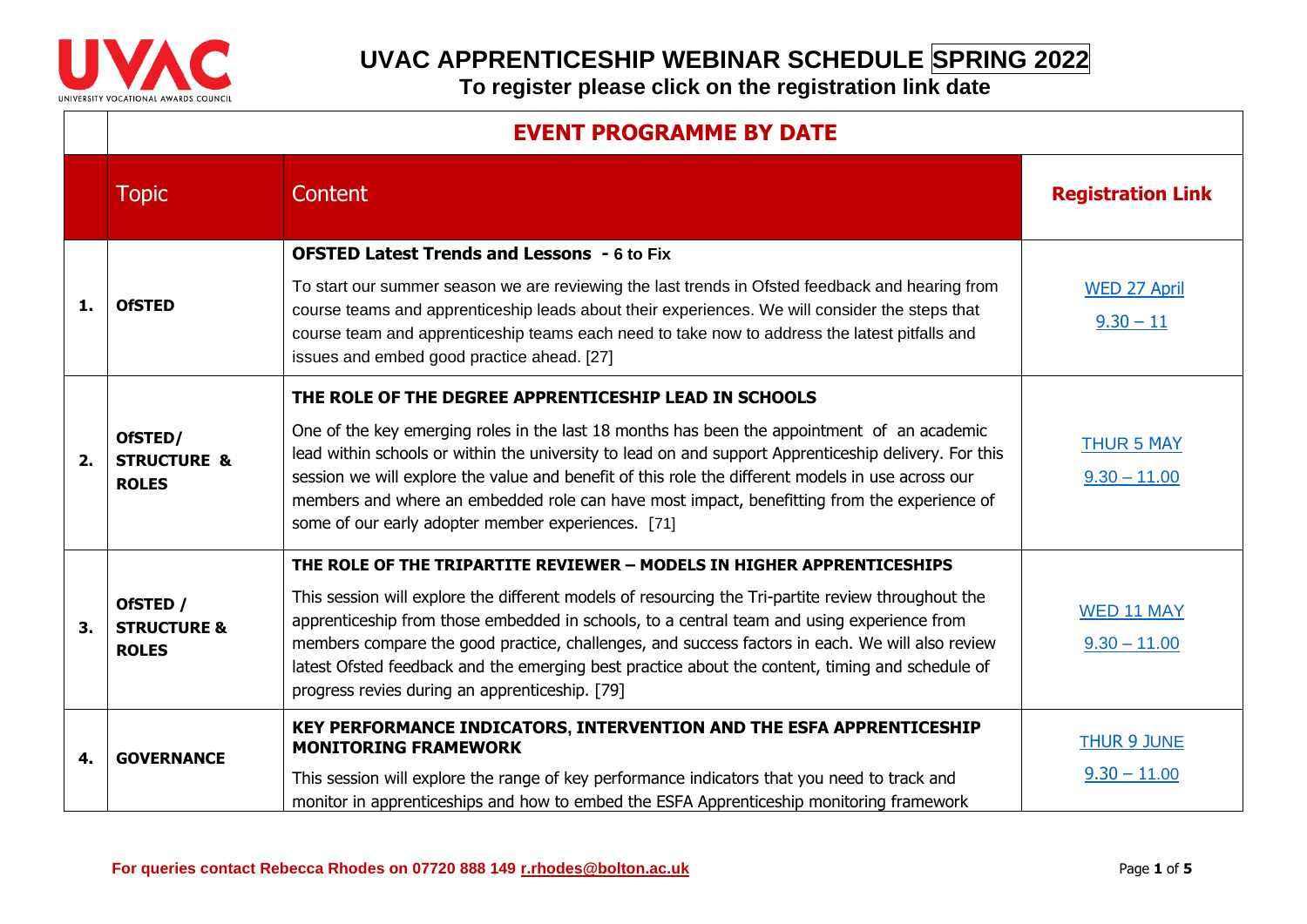

|    | <b>EVENT PROGRAMME BY DATE</b> |                                                                                                                                                                                                                                                                                                                                                                                                                                                                                                                                                                                                                                                                                                                                   |                                                      |
|----|--------------------------------|-----------------------------------------------------------------------------------------------------------------------------------------------------------------------------------------------------------------------------------------------------------------------------------------------------------------------------------------------------------------------------------------------------------------------------------------------------------------------------------------------------------------------------------------------------------------------------------------------------------------------------------------------------------------------------------------------------------------------------------|------------------------------------------------------|
|    | <b>Topic</b>                   | Content                                                                                                                                                                                                                                                                                                                                                                                                                                                                                                                                                                                                                                                                                                                           | <b>Registration Link</b>                             |
|    |                                | within them. We will hear from members about the different ways that data is tracked and<br>presented to ensure that early warnings and triggers are in place.                                                                                                                                                                                                                                                                                                                                                                                                                                                                                                                                                                    |                                                      |
| 5. | <b>AUDIT</b>                   | AUDIT WORKSHOP - WHAT DO WE DO IF ; GETTING READY AND SCENARIO<br><b>PLANNING</b>                                                                                                                                                                                                                                                                                                                                                                                                                                                                                                                                                                                                                                                 |                                                      |
|    |                                | This workshop will focus on latest findings and hints for audit preparation then open the floor to<br>members to bring scenarios and quandaries for discussion and debate with an experienced panel<br>including an auditor or two and some recent audit recipients. The Panel will share their experience<br>and advise on how to manage legacy data gaps, address any issues and how to prepare fully for an<br>audit visit. You will be able to raise issues anonymously at the session or as part of an early survey.<br>[07]                                                                                                                                                                                                 | <b>THUR 16 JUNE</b><br>$9.30 - 12.00$                |
| 6. | <b>OFSTED</b>                  | <b>EMBEDDING THE APPRENTICESHIP CORE CURRICULUM INTO EVERY APPRENTICESHIP</b><br>This session will explore the apprenticeship core curriculum $-$ the content that Ofsted expect to be<br>included from British Values to Careers - and how to ensure that this is embedded in the apprenticeship<br>from design to delivery. We will hear from delivery teams about how they have successfully overcome<br>this challenge and look at a range of best practice advice from across a range of Standards. [64]                                                                                                                                                                                                                     | <b>THUR 23 JUNE</b><br>$9.30 - 11.00$                |
| 7. | <b>OfSTED</b>                  | SETTING THE STARTING POINT FOR EVERY APPRENTICE<br>One of the emerging challenges from Ofsted feedback in 2021 is the need to present an individual<br>learning plan and demonstrate that the start point of the apprenticeship has been fully considered<br>for each apprentice, particularly with the increasing amount of Deep Dive sessions focussing on<br>individual apprentices. In this session we will consider the tools needed to create an individual<br>learning plan and the actions during application, initial needs assessment, skills scan and<br>onboarding led by the central teams, and then what steps need to be taken by each course team to<br>present a clear starting point for every apprentice. [61] | THUR 30 JUNE<br>$2.00 - 3.30$                        |
| 8. | <b>FUNDING RULES</b>           | <b>ESFA FUNDING RULES: EARLY LOOK</b>                                                                                                                                                                                                                                                                                                                                                                                                                                                                                                                                                                                                                                                                                             | $TBC - as soon as we know$<br>the draft is available |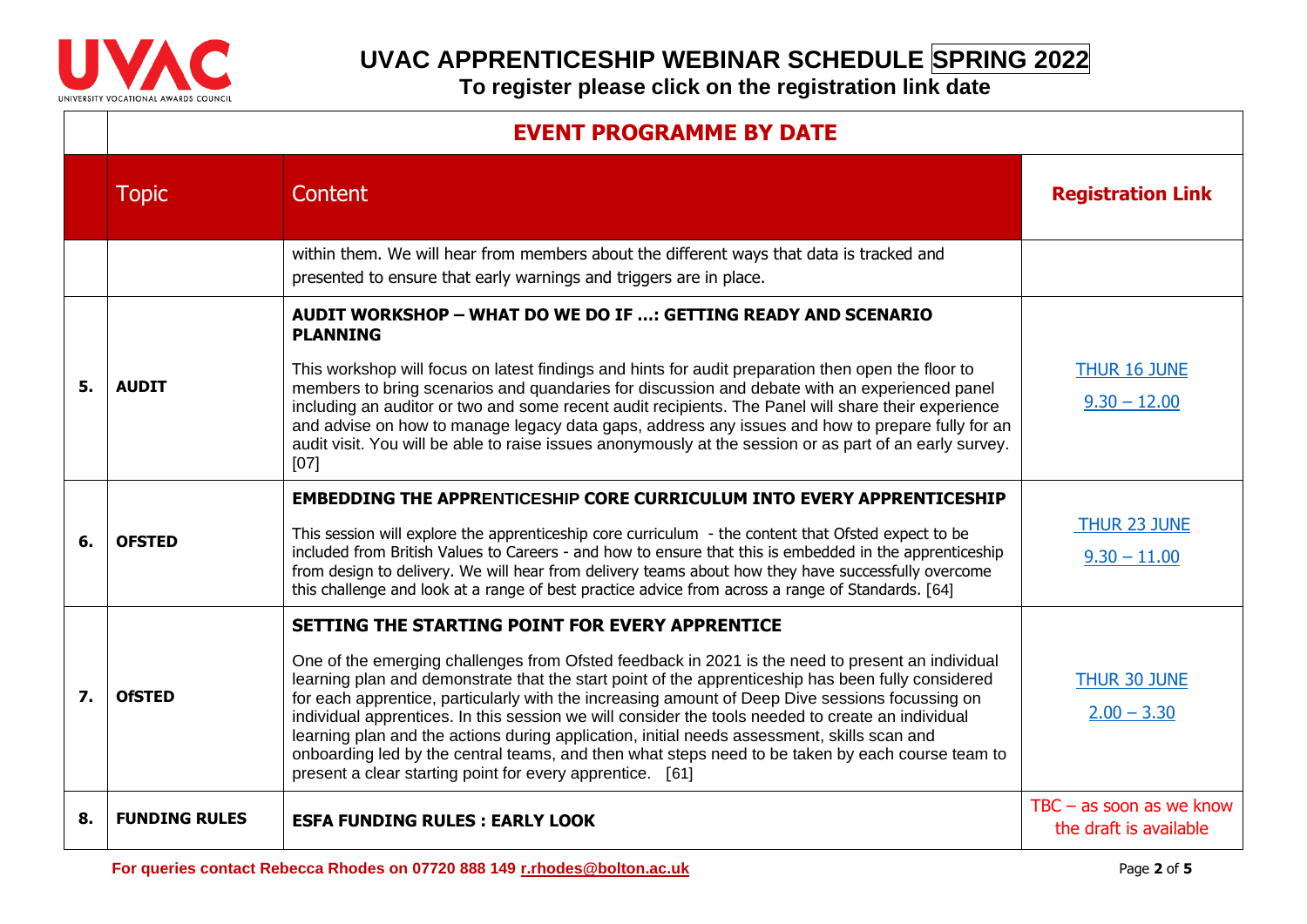

|     | <b>EVENT PROGRAMME BY DATE</b> |                                                                                                                                                                                                                                                                                                                                                                                                                                                                                      |                                           |
|-----|--------------------------------|--------------------------------------------------------------------------------------------------------------------------------------------------------------------------------------------------------------------------------------------------------------------------------------------------------------------------------------------------------------------------------------------------------------------------------------------------------------------------------------|-------------------------------------------|
|     | <b>Topic</b>                   | Content                                                                                                                                                                                                                                                                                                                                                                                                                                                                              | <b>Registration Link</b>                  |
|     |                                | This is a tentative date depending on the ESFA team releasing a draft version of the<br>rules                                                                                                                                                                                                                                                                                                                                                                                        |                                           |
| 9.  | <b>OPERATIONS</b>              | <b>COSTING AN APPRENTICESHIP &amp; EPA - MODELS AND OPTIONS</b>                                                                                                                                                                                                                                                                                                                                                                                                                      |                                           |
|     |                                | In this session we will explore latest approaches to costing an apprenticeship and, as we integrate<br>degree apprenticeships, how to effectively cost the end point assessment. We will look at the<br>approaches currently in use, explore the challenges and consider how to ensure that the<br>apprenticeship costings are comprehensive. We will also explore the impact of the INA and how<br>different institutions mange the impact of prior learning on setting price. [82] | <b>WED 6 JULY</b><br>$9.30 - 11.00$       |
| 10. |                                | PLANNING APPRENTICESHIP GROWTH in 2022/23                                                                                                                                                                                                                                                                                                                                                                                                                                            |                                           |
|     |                                | It has been five years since the launch of apprenticeship standards and degree apprenticeships remains<br>one of the fastest growing apprenticeships. This workshop will explore a range of aspects:                                                                                                                                                                                                                                                                                 |                                           |
|     | <b>STRATEGY</b>                | Consider the challenges presented by growing apprenticeships and what this means for investment<br>in resourcing, changes in practice and roles and responsibilities to ensure that quality and<br>compliance are maintained<br>Review the pitfalls to avoid based on successful practice already in place amongst members<br>$\bullet$                                                                                                                                              | <b>THURSDAY 14 JULY</b><br>$9.30 - 11.00$ |
|     |                                | Consider the emerging policy landscape and what this means for growth - from T Levels, Lifelong<br>$\bullet$<br>learning loans, EQA, emerging new standards and wherever government is focussed as we reach<br>the end of the current academic year.                                                                                                                                                                                                                                 |                                           |
| 11. | <b>QUALITY</b>                 | <b>ETERNAL QUALITY ASSURANCE</b>                                                                                                                                                                                                                                                                                                                                                                                                                                                     | <b>THURSDAY 21 JULY</b>                   |
|     | <b>ASSURANCE</b>               | This session will explore the latest information about the External Quality Assurance model for<br>Integrated degree apprenticeships and what this will mean for practice, policies, costs and how to<br>prepare now for the impact in 2023. We hope to have speakers from OfS and will be exploring the                                                                                                                                                                             | $9.30 - 11.00$                            |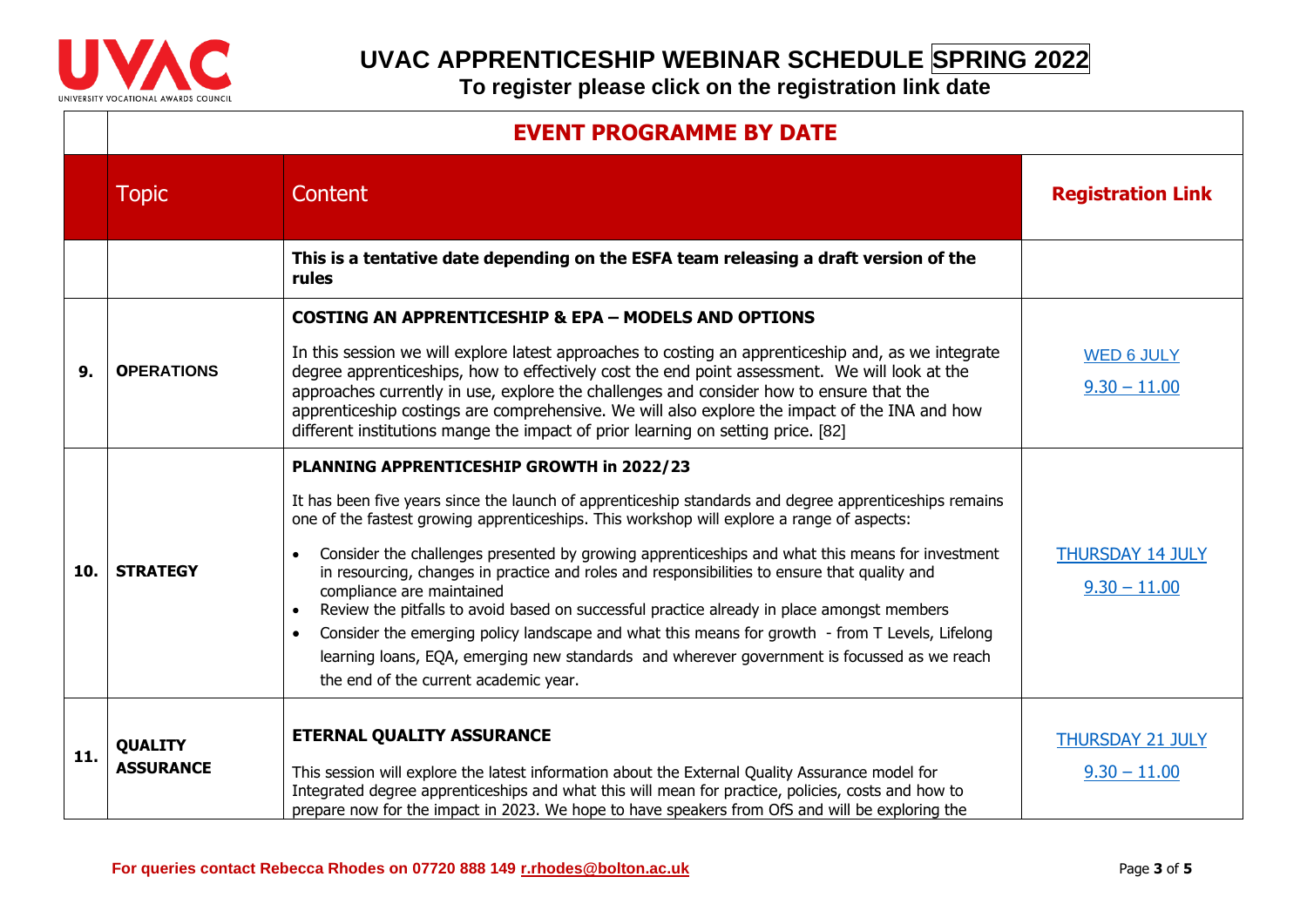

|     | <b>EVENT PROGRAMME BY DATE</b> |                                                                                                                                                                                                                                                                               |                                        |  |
|-----|--------------------------------|-------------------------------------------------------------------------------------------------------------------------------------------------------------------------------------------------------------------------------------------------------------------------------|----------------------------------------|--|
|     | Topic                          | Content <sub>1</sub>                                                                                                                                                                                                                                                          | <b>Registration Link</b>               |  |
|     |                                | experience of working with OfQUAL EQA as a backdrop for assessing the challenges and good practice<br>that we need to embed in preparation. [91]                                                                                                                              |                                        |  |
| 12. | <b>FUNDING RULES</b>           | 2022/23 ESFA Funding Rules - FINAL VERSION OVERVIEW<br>This session will set out the changes and updates to the ESFA funding rules for 2022/2023 and<br>explain the actions apprenticeship teams need to take to update documents, policies, procedures<br>and staff $.$ [98] | <b>WEDNESDAY 3 AUGUST</b><br>2.00-3.30 |  |